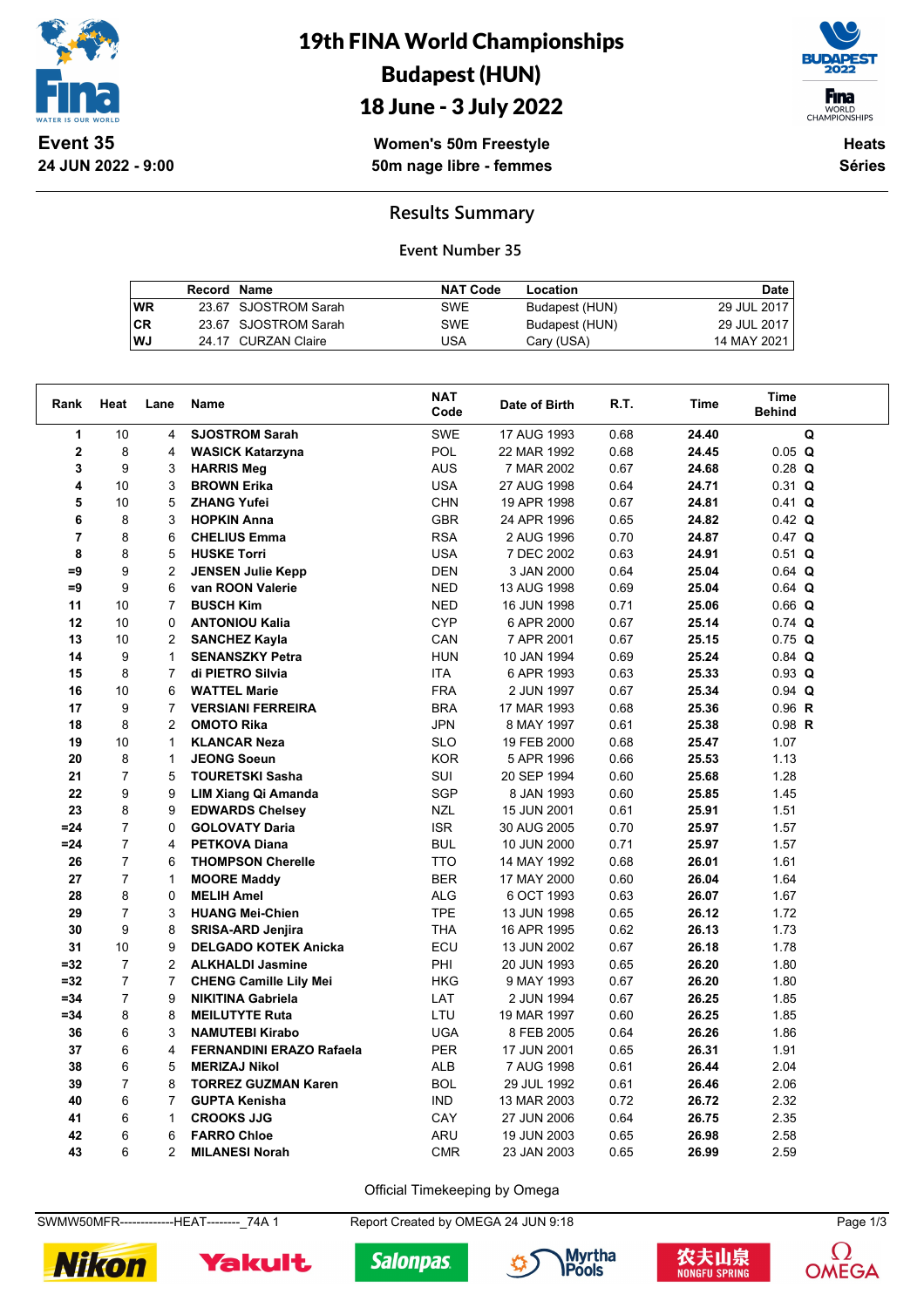

# 19th FINA World Championships Budapest (HUN)

## 18 June - 3 July 2022

**Women's 50m Freestyle 50m nage libre - femmes**



**Heats Séries**

#### **Results Summary**

**Event Number 35**

| ARM<br>5<br>2.68<br>44<br>6<br><b>MANUCHARYAN Varsenik</b><br>11 JUL 2003<br>0.68<br>27.08<br><b>LCA</b><br>45<br>6<br>0.68<br>2.76<br>$\Omega$<br><b>CHARLEMAGNE Mikaili</b><br>1 APR 2003<br>27.16<br>46<br>6<br><b>NCA</b><br>0.72<br>2.80<br>8<br><b>SCHUTZMEIER MV</b><br>29 OCT 1999<br>27.20<br>5<br>47<br><b>BOT</b><br>0.74<br>2.97<br>4<br><b>EGNER Maxine</b><br>12 JUL 2004<br>27.37<br>48<br>6<br>LBN<br>0.69<br>3.00<br>9<br><b>KHOURY Marie</b><br>4 MAY 2001<br>27.40<br>2<br>49<br>ANT<br>0.69<br>27.81<br>3.41<br>3<br><b>FULLER Olivia</b><br>5 JUN 2003<br>5<br>50<br><b>FIJ</b><br>0.73<br>3.42<br>5<br><b>ROVA Cheyenne</b><br>23 APR 1995<br>27.82<br>5<br>51<br>0.68<br>3.43<br>3<br><b>KHIYARA Lina</b><br><b>MAR</b><br>29 MAY 2003<br>27.83<br>52<br>$\mathbf{1}$<br>3<br><b>RUCHTI Lucia</b><br><b>SMF</b><br>0.69<br>3.52<br>9 MAY 2003<br>27.92<br>2<br>53<br>KOS<br>0.67<br>3.63<br>4<br><b>BEIQI Hana</b><br>28 SEP 2008<br>28.03<br>4<br>ZIM<br>3.73<br>54<br><b>MJIMBA Nomvula</b><br>17 MAR 2002<br>0.60<br>28.13<br>4<br>55<br>5<br><b>NGR</b><br>0.81<br>28.14<br>3.74<br>8<br><b>OKA Dorcas</b><br>27 OCT 2001<br>5<br>56<br><b>SEY</b><br>0.68<br>3.78<br><b>ELIZABETH Khema</b><br>28.18<br>1<br>27 JAN 2005<br>5<br>57<br>$\Omega$<br><b>KULJACA Jovana</b><br><b>MNE</b><br>6 MAY 2004<br>0.72<br>28.37<br>3.97<br>5<br>58<br><b>PNG</b><br>11 DEC 1998<br>0.73<br>28.46<br>4.06<br>9<br><b>VELE Georgia-Leigh</b><br>4<br>59<br>5<br><b>MAD</b><br>0.61<br>28.51<br>4.11<br><b>RABEJAONA Antsa</b><br>5 JUN 2002<br>60<br>$\mathbf{1}$<br><b>PLE</b><br>0.66<br>4.12<br>4<br><b>ABU SHAMALEH Marina</b><br>22 JUL 2005<br>28.52<br>61<br>5<br><b>PAK</b><br>0.68<br>28.57<br>4.17<br>$\overline{7}$<br><b>KHAN Bisma</b><br>21 APR 2002<br>4<br>62<br>CAM<br>0.66<br>28.62<br>4.22<br>3<br><b>SOK Vorleak</b><br>28 JUN 2002<br>63<br>4<br><b>GUY</b><br>0.66<br>4.31<br>2<br><b>RODRIGUES Ariel</b><br>10 DEC 2007<br>28.71<br>64<br>3<br>$\overline{7}$<br><b>BRN</b><br>0.67<br>28.81<br>4.41<br><b>BINRAJAB Ayah</b><br>16 AUG 2006<br>5<br>65<br>$\overline{2}$<br><b>FRT</b><br>0.74<br>4.55<br><b>MARDINI Yusra</b><br>5 MAR 1998<br>28.95<br>2<br>66<br><b>TJK</b><br>4.70<br>8<br><b>BORDACHYOVA Ekaterina</b><br>17 MAY 2003<br>0.76<br>29.10<br>3<br>67<br>GHA<br>0.69<br>29.25<br>4.85<br>9<br><b>FORSON Kaya</b><br>19 MAR 2002<br>68<br>4<br><b>BEN</b><br>0.69<br>29.38<br>4.98<br>6<br><b>RADJI Nafissath</b><br>2 AUG 2002<br>69<br>4<br><b>MAA</b><br>0.62<br>8<br><b>ILLIS Taffi</b><br>2 SEP 2001<br>30.00<br>5.60<br>70<br>$\mathbf{1}$<br><b>BAN</b><br>0.68<br>5.65<br>5<br><b>AKTAR Sonia</b><br>15 JUL 1997<br>30.05<br>2<br>MDV<br>71<br>0.71<br>6.21<br>5<br><b>AHMED Hamna</b><br>18 APR 2003<br>30.61<br>72<br>4<br>6.41<br>$\mathbf{1}$<br><b>CHANG'ANAMUNO Tayamika</b><br><b>MAW</b><br>1 JUL 2000<br>0.75<br>30.81<br>73<br>3<br><b>FUGO Eunike</b><br>0.68<br>6.66<br><b>TAN</b><br>16 MAR 2006<br>31.06<br>1<br>3<br>74<br><b>NMA</b><br>0.73<br>6.96<br><b>THOMPSON Jinie Kim</b><br>16 DEC 2005<br>31.36<br>0<br>3<br><b>SKN</b><br>75<br>5<br><b>HARDING-MARLIN JL</b><br>11 JUN 1992<br>0.80<br>31.80<br>7.40<br>4<br>76<br><b>BDI</b><br>0.84<br>7.42<br>0<br>26 MAY 2007<br>31.82<br><b>MANIRIHO Alyse Leilla</b><br>2<br>77<br>0<br>PLW<br>7.65<br><b>HOSEI Yuri</b><br>20 MAY 2005<br>0.69<br>32.05<br>2<br>78<br>2<br><b>HEPLER Kayla</b><br>MHL<br>22 MAR 2002<br>0.67<br>33.05<br>8.65<br>3<br>79<br>8.91<br><b>MOUSSA MAHAMANE Roukaya</b><br><b>NIG</b><br>0.79<br>33.31<br>4<br>13 JAN 1997<br>3<br>80<br><b>AMARE Brhane Demeke</b><br><b>ETH</b><br>28 SEP 1995<br>0.91<br>34.92<br>10.52<br>3<br>$\overline{2}$<br>81<br>9<br><b>SAADI Maesha</b><br><b>COM</b><br>0.92<br>35.26<br>10.86<br>16 JAN 2007<br>3<br><b>EKOMBA OCOMO Rita</b><br>GEQ<br>10 DEC 2000<br>6<br>0.96<br>18.87<br>82<br>43.27<br>2<br><b>GAM</b><br>20 MAY 2002<br><b>DNS</b><br><b>SAM Sainabou</b><br>1<br>$\overline{c}$<br>CIV<br>6<br><b>KOUADIO Lucie</b><br>6 OCT 2000<br><b>DNS</b><br>2<br><b>AMENOU Marie</b><br><b>TOG</b><br><b>DNS</b><br>7<br>15 AUG 2006<br>3<br><b>ALAYED Mashael Meshari A</b><br><b>KSA</b><br>18 DEC 2006<br><b>DNS</b><br>2<br>3<br>CGO<br><b>BOBIMBO V</b><br>8 DEC 1999<br><b>DNS</b><br>8<br>4<br><b>BUR</b><br><b>DNS</b><br><b>KOURAOGO Iman</b><br>9 MAY 2006<br>7<br>4<br>CAF<br><b>DNS</b><br><b>SAUVOUREL Chloe</b><br>18 JUN 2000<br>9<br>GRE<br><b>DNS</b><br>9<br><b>DRAKOU Theodora</b><br>6 FEB 1992<br>0 | Rank | Heat | Lane | Name               | <b>NAT</b><br>Code | Date of Birth | R.T. | Time       | <b>Time</b><br><b>Behind</b> |  |
|-----------------------------------------------------------------------------------------------------------------------------------------------------------------------------------------------------------------------------------------------------------------------------------------------------------------------------------------------------------------------------------------------------------------------------------------------------------------------------------------------------------------------------------------------------------------------------------------------------------------------------------------------------------------------------------------------------------------------------------------------------------------------------------------------------------------------------------------------------------------------------------------------------------------------------------------------------------------------------------------------------------------------------------------------------------------------------------------------------------------------------------------------------------------------------------------------------------------------------------------------------------------------------------------------------------------------------------------------------------------------------------------------------------------------------------------------------------------------------------------------------------------------------------------------------------------------------------------------------------------------------------------------------------------------------------------------------------------------------------------------------------------------------------------------------------------------------------------------------------------------------------------------------------------------------------------------------------------------------------------------------------------------------------------------------------------------------------------------------------------------------------------------------------------------------------------------------------------------------------------------------------------------------------------------------------------------------------------------------------------------------------------------------------------------------------------------------------------------------------------------------------------------------------------------------------------------------------------------------------------------------------------------------------------------------------------------------------------------------------------------------------------------------------------------------------------------------------------------------------------------------------------------------------------------------------------------------------------------------------------------------------------------------------------------------------------------------------------------------------------------------------------------------------------------------------------------------------------------------------------------------------------------------------------------------------------------------------------------------------------------------------------------------------------------------------------------------------------------------------------------------------------------------------------------------------------------------------------------------------------------------------------------------------------------------------------------------------------------------------------------------------------------------------------------------------------------------------------------------------------------------------------------------------------------------------------------------------------------------------------------------------------------------------------------------------------------------------------------------------------------------------------------------------------------------------------------------------------------------------------------------------------------------------------------------------------------------------------------------------------------------------------------------------------------------------------------------------------------------------------------------------------------------------|------|------|------|--------------------|--------------------|---------------|------|------------|------------------------------|--|
|                                                                                                                                                                                                                                                                                                                                                                                                                                                                                                                                                                                                                                                                                                                                                                                                                                                                                                                                                                                                                                                                                                                                                                                                                                                                                                                                                                                                                                                                                                                                                                                                                                                                                                                                                                                                                                                                                                                                                                                                                                                                                                                                                                                                                                                                                                                                                                                                                                                                                                                                                                                                                                                                                                                                                                                                                                                                                                                                                                                                                                                                                                                                                                                                                                                                                                                                                                                                                                                                                                                                                                                                                                                                                                                                                                                                                                                                                                                                                                                                                                                                                                                                                                                                                                                                                                                                                                                                                                                                                                                                   |      |      |      |                    |                    |               |      |            |                              |  |
|                                                                                                                                                                                                                                                                                                                                                                                                                                                                                                                                                                                                                                                                                                                                                                                                                                                                                                                                                                                                                                                                                                                                                                                                                                                                                                                                                                                                                                                                                                                                                                                                                                                                                                                                                                                                                                                                                                                                                                                                                                                                                                                                                                                                                                                                                                                                                                                                                                                                                                                                                                                                                                                                                                                                                                                                                                                                                                                                                                                                                                                                                                                                                                                                                                                                                                                                                                                                                                                                                                                                                                                                                                                                                                                                                                                                                                                                                                                                                                                                                                                                                                                                                                                                                                                                                                                                                                                                                                                                                                                                   |      |      |      |                    |                    |               |      |            |                              |  |
|                                                                                                                                                                                                                                                                                                                                                                                                                                                                                                                                                                                                                                                                                                                                                                                                                                                                                                                                                                                                                                                                                                                                                                                                                                                                                                                                                                                                                                                                                                                                                                                                                                                                                                                                                                                                                                                                                                                                                                                                                                                                                                                                                                                                                                                                                                                                                                                                                                                                                                                                                                                                                                                                                                                                                                                                                                                                                                                                                                                                                                                                                                                                                                                                                                                                                                                                                                                                                                                                                                                                                                                                                                                                                                                                                                                                                                                                                                                                                                                                                                                                                                                                                                                                                                                                                                                                                                                                                                                                                                                                   |      |      |      |                    |                    |               |      |            |                              |  |
|                                                                                                                                                                                                                                                                                                                                                                                                                                                                                                                                                                                                                                                                                                                                                                                                                                                                                                                                                                                                                                                                                                                                                                                                                                                                                                                                                                                                                                                                                                                                                                                                                                                                                                                                                                                                                                                                                                                                                                                                                                                                                                                                                                                                                                                                                                                                                                                                                                                                                                                                                                                                                                                                                                                                                                                                                                                                                                                                                                                                                                                                                                                                                                                                                                                                                                                                                                                                                                                                                                                                                                                                                                                                                                                                                                                                                                                                                                                                                                                                                                                                                                                                                                                                                                                                                                                                                                                                                                                                                                                                   |      |      |      |                    |                    |               |      |            |                              |  |
|                                                                                                                                                                                                                                                                                                                                                                                                                                                                                                                                                                                                                                                                                                                                                                                                                                                                                                                                                                                                                                                                                                                                                                                                                                                                                                                                                                                                                                                                                                                                                                                                                                                                                                                                                                                                                                                                                                                                                                                                                                                                                                                                                                                                                                                                                                                                                                                                                                                                                                                                                                                                                                                                                                                                                                                                                                                                                                                                                                                                                                                                                                                                                                                                                                                                                                                                                                                                                                                                                                                                                                                                                                                                                                                                                                                                                                                                                                                                                                                                                                                                                                                                                                                                                                                                                                                                                                                                                                                                                                                                   |      |      |      |                    |                    |               |      |            |                              |  |
|                                                                                                                                                                                                                                                                                                                                                                                                                                                                                                                                                                                                                                                                                                                                                                                                                                                                                                                                                                                                                                                                                                                                                                                                                                                                                                                                                                                                                                                                                                                                                                                                                                                                                                                                                                                                                                                                                                                                                                                                                                                                                                                                                                                                                                                                                                                                                                                                                                                                                                                                                                                                                                                                                                                                                                                                                                                                                                                                                                                                                                                                                                                                                                                                                                                                                                                                                                                                                                                                                                                                                                                                                                                                                                                                                                                                                                                                                                                                                                                                                                                                                                                                                                                                                                                                                                                                                                                                                                                                                                                                   |      |      |      |                    |                    |               |      |            |                              |  |
|                                                                                                                                                                                                                                                                                                                                                                                                                                                                                                                                                                                                                                                                                                                                                                                                                                                                                                                                                                                                                                                                                                                                                                                                                                                                                                                                                                                                                                                                                                                                                                                                                                                                                                                                                                                                                                                                                                                                                                                                                                                                                                                                                                                                                                                                                                                                                                                                                                                                                                                                                                                                                                                                                                                                                                                                                                                                                                                                                                                                                                                                                                                                                                                                                                                                                                                                                                                                                                                                                                                                                                                                                                                                                                                                                                                                                                                                                                                                                                                                                                                                                                                                                                                                                                                                                                                                                                                                                                                                                                                                   |      |      |      |                    |                    |               |      |            |                              |  |
|                                                                                                                                                                                                                                                                                                                                                                                                                                                                                                                                                                                                                                                                                                                                                                                                                                                                                                                                                                                                                                                                                                                                                                                                                                                                                                                                                                                                                                                                                                                                                                                                                                                                                                                                                                                                                                                                                                                                                                                                                                                                                                                                                                                                                                                                                                                                                                                                                                                                                                                                                                                                                                                                                                                                                                                                                                                                                                                                                                                                                                                                                                                                                                                                                                                                                                                                                                                                                                                                                                                                                                                                                                                                                                                                                                                                                                                                                                                                                                                                                                                                                                                                                                                                                                                                                                                                                                                                                                                                                                                                   |      |      |      |                    |                    |               |      |            |                              |  |
|                                                                                                                                                                                                                                                                                                                                                                                                                                                                                                                                                                                                                                                                                                                                                                                                                                                                                                                                                                                                                                                                                                                                                                                                                                                                                                                                                                                                                                                                                                                                                                                                                                                                                                                                                                                                                                                                                                                                                                                                                                                                                                                                                                                                                                                                                                                                                                                                                                                                                                                                                                                                                                                                                                                                                                                                                                                                                                                                                                                                                                                                                                                                                                                                                                                                                                                                                                                                                                                                                                                                                                                                                                                                                                                                                                                                                                                                                                                                                                                                                                                                                                                                                                                                                                                                                                                                                                                                                                                                                                                                   |      |      |      |                    |                    |               |      |            |                              |  |
|                                                                                                                                                                                                                                                                                                                                                                                                                                                                                                                                                                                                                                                                                                                                                                                                                                                                                                                                                                                                                                                                                                                                                                                                                                                                                                                                                                                                                                                                                                                                                                                                                                                                                                                                                                                                                                                                                                                                                                                                                                                                                                                                                                                                                                                                                                                                                                                                                                                                                                                                                                                                                                                                                                                                                                                                                                                                                                                                                                                                                                                                                                                                                                                                                                                                                                                                                                                                                                                                                                                                                                                                                                                                                                                                                                                                                                                                                                                                                                                                                                                                                                                                                                                                                                                                                                                                                                                                                                                                                                                                   |      |      |      |                    |                    |               |      |            |                              |  |
|                                                                                                                                                                                                                                                                                                                                                                                                                                                                                                                                                                                                                                                                                                                                                                                                                                                                                                                                                                                                                                                                                                                                                                                                                                                                                                                                                                                                                                                                                                                                                                                                                                                                                                                                                                                                                                                                                                                                                                                                                                                                                                                                                                                                                                                                                                                                                                                                                                                                                                                                                                                                                                                                                                                                                                                                                                                                                                                                                                                                                                                                                                                                                                                                                                                                                                                                                                                                                                                                                                                                                                                                                                                                                                                                                                                                                                                                                                                                                                                                                                                                                                                                                                                                                                                                                                                                                                                                                                                                                                                                   |      |      |      |                    |                    |               |      |            |                              |  |
|                                                                                                                                                                                                                                                                                                                                                                                                                                                                                                                                                                                                                                                                                                                                                                                                                                                                                                                                                                                                                                                                                                                                                                                                                                                                                                                                                                                                                                                                                                                                                                                                                                                                                                                                                                                                                                                                                                                                                                                                                                                                                                                                                                                                                                                                                                                                                                                                                                                                                                                                                                                                                                                                                                                                                                                                                                                                                                                                                                                                                                                                                                                                                                                                                                                                                                                                                                                                                                                                                                                                                                                                                                                                                                                                                                                                                                                                                                                                                                                                                                                                                                                                                                                                                                                                                                                                                                                                                                                                                                                                   |      |      |      |                    |                    |               |      |            |                              |  |
|                                                                                                                                                                                                                                                                                                                                                                                                                                                                                                                                                                                                                                                                                                                                                                                                                                                                                                                                                                                                                                                                                                                                                                                                                                                                                                                                                                                                                                                                                                                                                                                                                                                                                                                                                                                                                                                                                                                                                                                                                                                                                                                                                                                                                                                                                                                                                                                                                                                                                                                                                                                                                                                                                                                                                                                                                                                                                                                                                                                                                                                                                                                                                                                                                                                                                                                                                                                                                                                                                                                                                                                                                                                                                                                                                                                                                                                                                                                                                                                                                                                                                                                                                                                                                                                                                                                                                                                                                                                                                                                                   |      |      |      |                    |                    |               |      |            |                              |  |
|                                                                                                                                                                                                                                                                                                                                                                                                                                                                                                                                                                                                                                                                                                                                                                                                                                                                                                                                                                                                                                                                                                                                                                                                                                                                                                                                                                                                                                                                                                                                                                                                                                                                                                                                                                                                                                                                                                                                                                                                                                                                                                                                                                                                                                                                                                                                                                                                                                                                                                                                                                                                                                                                                                                                                                                                                                                                                                                                                                                                                                                                                                                                                                                                                                                                                                                                                                                                                                                                                                                                                                                                                                                                                                                                                                                                                                                                                                                                                                                                                                                                                                                                                                                                                                                                                                                                                                                                                                                                                                                                   |      |      |      |                    |                    |               |      |            |                              |  |
|                                                                                                                                                                                                                                                                                                                                                                                                                                                                                                                                                                                                                                                                                                                                                                                                                                                                                                                                                                                                                                                                                                                                                                                                                                                                                                                                                                                                                                                                                                                                                                                                                                                                                                                                                                                                                                                                                                                                                                                                                                                                                                                                                                                                                                                                                                                                                                                                                                                                                                                                                                                                                                                                                                                                                                                                                                                                                                                                                                                                                                                                                                                                                                                                                                                                                                                                                                                                                                                                                                                                                                                                                                                                                                                                                                                                                                                                                                                                                                                                                                                                                                                                                                                                                                                                                                                                                                                                                                                                                                                                   |      |      |      |                    |                    |               |      |            |                              |  |
|                                                                                                                                                                                                                                                                                                                                                                                                                                                                                                                                                                                                                                                                                                                                                                                                                                                                                                                                                                                                                                                                                                                                                                                                                                                                                                                                                                                                                                                                                                                                                                                                                                                                                                                                                                                                                                                                                                                                                                                                                                                                                                                                                                                                                                                                                                                                                                                                                                                                                                                                                                                                                                                                                                                                                                                                                                                                                                                                                                                                                                                                                                                                                                                                                                                                                                                                                                                                                                                                                                                                                                                                                                                                                                                                                                                                                                                                                                                                                                                                                                                                                                                                                                                                                                                                                                                                                                                                                                                                                                                                   |      |      |      |                    |                    |               |      |            |                              |  |
|                                                                                                                                                                                                                                                                                                                                                                                                                                                                                                                                                                                                                                                                                                                                                                                                                                                                                                                                                                                                                                                                                                                                                                                                                                                                                                                                                                                                                                                                                                                                                                                                                                                                                                                                                                                                                                                                                                                                                                                                                                                                                                                                                                                                                                                                                                                                                                                                                                                                                                                                                                                                                                                                                                                                                                                                                                                                                                                                                                                                                                                                                                                                                                                                                                                                                                                                                                                                                                                                                                                                                                                                                                                                                                                                                                                                                                                                                                                                                                                                                                                                                                                                                                                                                                                                                                                                                                                                                                                                                                                                   |      |      |      |                    |                    |               |      |            |                              |  |
|                                                                                                                                                                                                                                                                                                                                                                                                                                                                                                                                                                                                                                                                                                                                                                                                                                                                                                                                                                                                                                                                                                                                                                                                                                                                                                                                                                                                                                                                                                                                                                                                                                                                                                                                                                                                                                                                                                                                                                                                                                                                                                                                                                                                                                                                                                                                                                                                                                                                                                                                                                                                                                                                                                                                                                                                                                                                                                                                                                                                                                                                                                                                                                                                                                                                                                                                                                                                                                                                                                                                                                                                                                                                                                                                                                                                                                                                                                                                                                                                                                                                                                                                                                                                                                                                                                                                                                                                                                                                                                                                   |      |      |      |                    |                    |               |      |            |                              |  |
|                                                                                                                                                                                                                                                                                                                                                                                                                                                                                                                                                                                                                                                                                                                                                                                                                                                                                                                                                                                                                                                                                                                                                                                                                                                                                                                                                                                                                                                                                                                                                                                                                                                                                                                                                                                                                                                                                                                                                                                                                                                                                                                                                                                                                                                                                                                                                                                                                                                                                                                                                                                                                                                                                                                                                                                                                                                                                                                                                                                                                                                                                                                                                                                                                                                                                                                                                                                                                                                                                                                                                                                                                                                                                                                                                                                                                                                                                                                                                                                                                                                                                                                                                                                                                                                                                                                                                                                                                                                                                                                                   |      |      |      |                    |                    |               |      |            |                              |  |
|                                                                                                                                                                                                                                                                                                                                                                                                                                                                                                                                                                                                                                                                                                                                                                                                                                                                                                                                                                                                                                                                                                                                                                                                                                                                                                                                                                                                                                                                                                                                                                                                                                                                                                                                                                                                                                                                                                                                                                                                                                                                                                                                                                                                                                                                                                                                                                                                                                                                                                                                                                                                                                                                                                                                                                                                                                                                                                                                                                                                                                                                                                                                                                                                                                                                                                                                                                                                                                                                                                                                                                                                                                                                                                                                                                                                                                                                                                                                                                                                                                                                                                                                                                                                                                                                                                                                                                                                                                                                                                                                   |      |      |      |                    |                    |               |      |            |                              |  |
|                                                                                                                                                                                                                                                                                                                                                                                                                                                                                                                                                                                                                                                                                                                                                                                                                                                                                                                                                                                                                                                                                                                                                                                                                                                                                                                                                                                                                                                                                                                                                                                                                                                                                                                                                                                                                                                                                                                                                                                                                                                                                                                                                                                                                                                                                                                                                                                                                                                                                                                                                                                                                                                                                                                                                                                                                                                                                                                                                                                                                                                                                                                                                                                                                                                                                                                                                                                                                                                                                                                                                                                                                                                                                                                                                                                                                                                                                                                                                                                                                                                                                                                                                                                                                                                                                                                                                                                                                                                                                                                                   |      |      |      |                    |                    |               |      |            |                              |  |
|                                                                                                                                                                                                                                                                                                                                                                                                                                                                                                                                                                                                                                                                                                                                                                                                                                                                                                                                                                                                                                                                                                                                                                                                                                                                                                                                                                                                                                                                                                                                                                                                                                                                                                                                                                                                                                                                                                                                                                                                                                                                                                                                                                                                                                                                                                                                                                                                                                                                                                                                                                                                                                                                                                                                                                                                                                                                                                                                                                                                                                                                                                                                                                                                                                                                                                                                                                                                                                                                                                                                                                                                                                                                                                                                                                                                                                                                                                                                                                                                                                                                                                                                                                                                                                                                                                                                                                                                                                                                                                                                   |      |      |      |                    |                    |               |      |            |                              |  |
|                                                                                                                                                                                                                                                                                                                                                                                                                                                                                                                                                                                                                                                                                                                                                                                                                                                                                                                                                                                                                                                                                                                                                                                                                                                                                                                                                                                                                                                                                                                                                                                                                                                                                                                                                                                                                                                                                                                                                                                                                                                                                                                                                                                                                                                                                                                                                                                                                                                                                                                                                                                                                                                                                                                                                                                                                                                                                                                                                                                                                                                                                                                                                                                                                                                                                                                                                                                                                                                                                                                                                                                                                                                                                                                                                                                                                                                                                                                                                                                                                                                                                                                                                                                                                                                                                                                                                                                                                                                                                                                                   |      |      |      |                    |                    |               |      |            |                              |  |
|                                                                                                                                                                                                                                                                                                                                                                                                                                                                                                                                                                                                                                                                                                                                                                                                                                                                                                                                                                                                                                                                                                                                                                                                                                                                                                                                                                                                                                                                                                                                                                                                                                                                                                                                                                                                                                                                                                                                                                                                                                                                                                                                                                                                                                                                                                                                                                                                                                                                                                                                                                                                                                                                                                                                                                                                                                                                                                                                                                                                                                                                                                                                                                                                                                                                                                                                                                                                                                                                                                                                                                                                                                                                                                                                                                                                                                                                                                                                                                                                                                                                                                                                                                                                                                                                                                                                                                                                                                                                                                                                   |      |      |      |                    |                    |               |      |            |                              |  |
|                                                                                                                                                                                                                                                                                                                                                                                                                                                                                                                                                                                                                                                                                                                                                                                                                                                                                                                                                                                                                                                                                                                                                                                                                                                                                                                                                                                                                                                                                                                                                                                                                                                                                                                                                                                                                                                                                                                                                                                                                                                                                                                                                                                                                                                                                                                                                                                                                                                                                                                                                                                                                                                                                                                                                                                                                                                                                                                                                                                                                                                                                                                                                                                                                                                                                                                                                                                                                                                                                                                                                                                                                                                                                                                                                                                                                                                                                                                                                                                                                                                                                                                                                                                                                                                                                                                                                                                                                                                                                                                                   |      |      |      |                    |                    |               |      |            |                              |  |
|                                                                                                                                                                                                                                                                                                                                                                                                                                                                                                                                                                                                                                                                                                                                                                                                                                                                                                                                                                                                                                                                                                                                                                                                                                                                                                                                                                                                                                                                                                                                                                                                                                                                                                                                                                                                                                                                                                                                                                                                                                                                                                                                                                                                                                                                                                                                                                                                                                                                                                                                                                                                                                                                                                                                                                                                                                                                                                                                                                                                                                                                                                                                                                                                                                                                                                                                                                                                                                                                                                                                                                                                                                                                                                                                                                                                                                                                                                                                                                                                                                                                                                                                                                                                                                                                                                                                                                                                                                                                                                                                   |      |      |      |                    |                    |               |      |            |                              |  |
|                                                                                                                                                                                                                                                                                                                                                                                                                                                                                                                                                                                                                                                                                                                                                                                                                                                                                                                                                                                                                                                                                                                                                                                                                                                                                                                                                                                                                                                                                                                                                                                                                                                                                                                                                                                                                                                                                                                                                                                                                                                                                                                                                                                                                                                                                                                                                                                                                                                                                                                                                                                                                                                                                                                                                                                                                                                                                                                                                                                                                                                                                                                                                                                                                                                                                                                                                                                                                                                                                                                                                                                                                                                                                                                                                                                                                                                                                                                                                                                                                                                                                                                                                                                                                                                                                                                                                                                                                                                                                                                                   |      |      |      |                    |                    |               |      |            |                              |  |
|                                                                                                                                                                                                                                                                                                                                                                                                                                                                                                                                                                                                                                                                                                                                                                                                                                                                                                                                                                                                                                                                                                                                                                                                                                                                                                                                                                                                                                                                                                                                                                                                                                                                                                                                                                                                                                                                                                                                                                                                                                                                                                                                                                                                                                                                                                                                                                                                                                                                                                                                                                                                                                                                                                                                                                                                                                                                                                                                                                                                                                                                                                                                                                                                                                                                                                                                                                                                                                                                                                                                                                                                                                                                                                                                                                                                                                                                                                                                                                                                                                                                                                                                                                                                                                                                                                                                                                                                                                                                                                                                   |      |      |      |                    |                    |               |      |            |                              |  |
|                                                                                                                                                                                                                                                                                                                                                                                                                                                                                                                                                                                                                                                                                                                                                                                                                                                                                                                                                                                                                                                                                                                                                                                                                                                                                                                                                                                                                                                                                                                                                                                                                                                                                                                                                                                                                                                                                                                                                                                                                                                                                                                                                                                                                                                                                                                                                                                                                                                                                                                                                                                                                                                                                                                                                                                                                                                                                                                                                                                                                                                                                                                                                                                                                                                                                                                                                                                                                                                                                                                                                                                                                                                                                                                                                                                                                                                                                                                                                                                                                                                                                                                                                                                                                                                                                                                                                                                                                                                                                                                                   |      |      |      |                    |                    |               |      |            |                              |  |
|                                                                                                                                                                                                                                                                                                                                                                                                                                                                                                                                                                                                                                                                                                                                                                                                                                                                                                                                                                                                                                                                                                                                                                                                                                                                                                                                                                                                                                                                                                                                                                                                                                                                                                                                                                                                                                                                                                                                                                                                                                                                                                                                                                                                                                                                                                                                                                                                                                                                                                                                                                                                                                                                                                                                                                                                                                                                                                                                                                                                                                                                                                                                                                                                                                                                                                                                                                                                                                                                                                                                                                                                                                                                                                                                                                                                                                                                                                                                                                                                                                                                                                                                                                                                                                                                                                                                                                                                                                                                                                                                   |      |      |      |                    |                    |               |      |            |                              |  |
|                                                                                                                                                                                                                                                                                                                                                                                                                                                                                                                                                                                                                                                                                                                                                                                                                                                                                                                                                                                                                                                                                                                                                                                                                                                                                                                                                                                                                                                                                                                                                                                                                                                                                                                                                                                                                                                                                                                                                                                                                                                                                                                                                                                                                                                                                                                                                                                                                                                                                                                                                                                                                                                                                                                                                                                                                                                                                                                                                                                                                                                                                                                                                                                                                                                                                                                                                                                                                                                                                                                                                                                                                                                                                                                                                                                                                                                                                                                                                                                                                                                                                                                                                                                                                                                                                                                                                                                                                                                                                                                                   |      |      |      |                    |                    |               |      |            |                              |  |
|                                                                                                                                                                                                                                                                                                                                                                                                                                                                                                                                                                                                                                                                                                                                                                                                                                                                                                                                                                                                                                                                                                                                                                                                                                                                                                                                                                                                                                                                                                                                                                                                                                                                                                                                                                                                                                                                                                                                                                                                                                                                                                                                                                                                                                                                                                                                                                                                                                                                                                                                                                                                                                                                                                                                                                                                                                                                                                                                                                                                                                                                                                                                                                                                                                                                                                                                                                                                                                                                                                                                                                                                                                                                                                                                                                                                                                                                                                                                                                                                                                                                                                                                                                                                                                                                                                                                                                                                                                                                                                                                   |      |      |      |                    |                    |               |      |            |                              |  |
|                                                                                                                                                                                                                                                                                                                                                                                                                                                                                                                                                                                                                                                                                                                                                                                                                                                                                                                                                                                                                                                                                                                                                                                                                                                                                                                                                                                                                                                                                                                                                                                                                                                                                                                                                                                                                                                                                                                                                                                                                                                                                                                                                                                                                                                                                                                                                                                                                                                                                                                                                                                                                                                                                                                                                                                                                                                                                                                                                                                                                                                                                                                                                                                                                                                                                                                                                                                                                                                                                                                                                                                                                                                                                                                                                                                                                                                                                                                                                                                                                                                                                                                                                                                                                                                                                                                                                                                                                                                                                                                                   |      |      |      |                    |                    |               |      |            |                              |  |
|                                                                                                                                                                                                                                                                                                                                                                                                                                                                                                                                                                                                                                                                                                                                                                                                                                                                                                                                                                                                                                                                                                                                                                                                                                                                                                                                                                                                                                                                                                                                                                                                                                                                                                                                                                                                                                                                                                                                                                                                                                                                                                                                                                                                                                                                                                                                                                                                                                                                                                                                                                                                                                                                                                                                                                                                                                                                                                                                                                                                                                                                                                                                                                                                                                                                                                                                                                                                                                                                                                                                                                                                                                                                                                                                                                                                                                                                                                                                                                                                                                                                                                                                                                                                                                                                                                                                                                                                                                                                                                                                   |      |      |      |                    |                    |               |      |            |                              |  |
|                                                                                                                                                                                                                                                                                                                                                                                                                                                                                                                                                                                                                                                                                                                                                                                                                                                                                                                                                                                                                                                                                                                                                                                                                                                                                                                                                                                                                                                                                                                                                                                                                                                                                                                                                                                                                                                                                                                                                                                                                                                                                                                                                                                                                                                                                                                                                                                                                                                                                                                                                                                                                                                                                                                                                                                                                                                                                                                                                                                                                                                                                                                                                                                                                                                                                                                                                                                                                                                                                                                                                                                                                                                                                                                                                                                                                                                                                                                                                                                                                                                                                                                                                                                                                                                                                                                                                                                                                                                                                                                                   |      |      |      |                    |                    |               |      |            |                              |  |
|                                                                                                                                                                                                                                                                                                                                                                                                                                                                                                                                                                                                                                                                                                                                                                                                                                                                                                                                                                                                                                                                                                                                                                                                                                                                                                                                                                                                                                                                                                                                                                                                                                                                                                                                                                                                                                                                                                                                                                                                                                                                                                                                                                                                                                                                                                                                                                                                                                                                                                                                                                                                                                                                                                                                                                                                                                                                                                                                                                                                                                                                                                                                                                                                                                                                                                                                                                                                                                                                                                                                                                                                                                                                                                                                                                                                                                                                                                                                                                                                                                                                                                                                                                                                                                                                                                                                                                                                                                                                                                                                   |      |      |      |                    |                    |               |      |            |                              |  |
|                                                                                                                                                                                                                                                                                                                                                                                                                                                                                                                                                                                                                                                                                                                                                                                                                                                                                                                                                                                                                                                                                                                                                                                                                                                                                                                                                                                                                                                                                                                                                                                                                                                                                                                                                                                                                                                                                                                                                                                                                                                                                                                                                                                                                                                                                                                                                                                                                                                                                                                                                                                                                                                                                                                                                                                                                                                                                                                                                                                                                                                                                                                                                                                                                                                                                                                                                                                                                                                                                                                                                                                                                                                                                                                                                                                                                                                                                                                                                                                                                                                                                                                                                                                                                                                                                                                                                                                                                                                                                                                                   |      |      |      |                    |                    |               |      |            |                              |  |
|                                                                                                                                                                                                                                                                                                                                                                                                                                                                                                                                                                                                                                                                                                                                                                                                                                                                                                                                                                                                                                                                                                                                                                                                                                                                                                                                                                                                                                                                                                                                                                                                                                                                                                                                                                                                                                                                                                                                                                                                                                                                                                                                                                                                                                                                                                                                                                                                                                                                                                                                                                                                                                                                                                                                                                                                                                                                                                                                                                                                                                                                                                                                                                                                                                                                                                                                                                                                                                                                                                                                                                                                                                                                                                                                                                                                                                                                                                                                                                                                                                                                                                                                                                                                                                                                                                                                                                                                                                                                                                                                   |      |      |      |                    |                    |               |      |            |                              |  |
|                                                                                                                                                                                                                                                                                                                                                                                                                                                                                                                                                                                                                                                                                                                                                                                                                                                                                                                                                                                                                                                                                                                                                                                                                                                                                                                                                                                                                                                                                                                                                                                                                                                                                                                                                                                                                                                                                                                                                                                                                                                                                                                                                                                                                                                                                                                                                                                                                                                                                                                                                                                                                                                                                                                                                                                                                                                                                                                                                                                                                                                                                                                                                                                                                                                                                                                                                                                                                                                                                                                                                                                                                                                                                                                                                                                                                                                                                                                                                                                                                                                                                                                                                                                                                                                                                                                                                                                                                                                                                                                                   |      |      |      |                    |                    |               |      |            |                              |  |
|                                                                                                                                                                                                                                                                                                                                                                                                                                                                                                                                                                                                                                                                                                                                                                                                                                                                                                                                                                                                                                                                                                                                                                                                                                                                                                                                                                                                                                                                                                                                                                                                                                                                                                                                                                                                                                                                                                                                                                                                                                                                                                                                                                                                                                                                                                                                                                                                                                                                                                                                                                                                                                                                                                                                                                                                                                                                                                                                                                                                                                                                                                                                                                                                                                                                                                                                                                                                                                                                                                                                                                                                                                                                                                                                                                                                                                                                                                                                                                                                                                                                                                                                                                                                                                                                                                                                                                                                                                                                                                                                   |      |      |      |                    |                    |               |      |            |                              |  |
|                                                                                                                                                                                                                                                                                                                                                                                                                                                                                                                                                                                                                                                                                                                                                                                                                                                                                                                                                                                                                                                                                                                                                                                                                                                                                                                                                                                                                                                                                                                                                                                                                                                                                                                                                                                                                                                                                                                                                                                                                                                                                                                                                                                                                                                                                                                                                                                                                                                                                                                                                                                                                                                                                                                                                                                                                                                                                                                                                                                                                                                                                                                                                                                                                                                                                                                                                                                                                                                                                                                                                                                                                                                                                                                                                                                                                                                                                                                                                                                                                                                                                                                                                                                                                                                                                                                                                                                                                                                                                                                                   |      |      |      |                    |                    |               |      |            |                              |  |
|                                                                                                                                                                                                                                                                                                                                                                                                                                                                                                                                                                                                                                                                                                                                                                                                                                                                                                                                                                                                                                                                                                                                                                                                                                                                                                                                                                                                                                                                                                                                                                                                                                                                                                                                                                                                                                                                                                                                                                                                                                                                                                                                                                                                                                                                                                                                                                                                                                                                                                                                                                                                                                                                                                                                                                                                                                                                                                                                                                                                                                                                                                                                                                                                                                                                                                                                                                                                                                                                                                                                                                                                                                                                                                                                                                                                                                                                                                                                                                                                                                                                                                                                                                                                                                                                                                                                                                                                                                                                                                                                   |      |      |      |                    |                    |               |      |            |                              |  |
|                                                                                                                                                                                                                                                                                                                                                                                                                                                                                                                                                                                                                                                                                                                                                                                                                                                                                                                                                                                                                                                                                                                                                                                                                                                                                                                                                                                                                                                                                                                                                                                                                                                                                                                                                                                                                                                                                                                                                                                                                                                                                                                                                                                                                                                                                                                                                                                                                                                                                                                                                                                                                                                                                                                                                                                                                                                                                                                                                                                                                                                                                                                                                                                                                                                                                                                                                                                                                                                                                                                                                                                                                                                                                                                                                                                                                                                                                                                                                                                                                                                                                                                                                                                                                                                                                                                                                                                                                                                                                                                                   |      |      |      |                    |                    |               |      |            |                              |  |
|                                                                                                                                                                                                                                                                                                                                                                                                                                                                                                                                                                                                                                                                                                                                                                                                                                                                                                                                                                                                                                                                                                                                                                                                                                                                                                                                                                                                                                                                                                                                                                                                                                                                                                                                                                                                                                                                                                                                                                                                                                                                                                                                                                                                                                                                                                                                                                                                                                                                                                                                                                                                                                                                                                                                                                                                                                                                                                                                                                                                                                                                                                                                                                                                                                                                                                                                                                                                                                                                                                                                                                                                                                                                                                                                                                                                                                                                                                                                                                                                                                                                                                                                                                                                                                                                                                                                                                                                                                                                                                                                   |      |      |      |                    |                    |               |      |            |                              |  |
|                                                                                                                                                                                                                                                                                                                                                                                                                                                                                                                                                                                                                                                                                                                                                                                                                                                                                                                                                                                                                                                                                                                                                                                                                                                                                                                                                                                                                                                                                                                                                                                                                                                                                                                                                                                                                                                                                                                                                                                                                                                                                                                                                                                                                                                                                                                                                                                                                                                                                                                                                                                                                                                                                                                                                                                                                                                                                                                                                                                                                                                                                                                                                                                                                                                                                                                                                                                                                                                                                                                                                                                                                                                                                                                                                                                                                                                                                                                                                                                                                                                                                                                                                                                                                                                                                                                                                                                                                                                                                                                                   |      |      |      |                    |                    |               |      |            |                              |  |
|                                                                                                                                                                                                                                                                                                                                                                                                                                                                                                                                                                                                                                                                                                                                                                                                                                                                                                                                                                                                                                                                                                                                                                                                                                                                                                                                                                                                                                                                                                                                                                                                                                                                                                                                                                                                                                                                                                                                                                                                                                                                                                                                                                                                                                                                                                                                                                                                                                                                                                                                                                                                                                                                                                                                                                                                                                                                                                                                                                                                                                                                                                                                                                                                                                                                                                                                                                                                                                                                                                                                                                                                                                                                                                                                                                                                                                                                                                                                                                                                                                                                                                                                                                                                                                                                                                                                                                                                                                                                                                                                   |      |      |      |                    |                    |               |      |            |                              |  |
|                                                                                                                                                                                                                                                                                                                                                                                                                                                                                                                                                                                                                                                                                                                                                                                                                                                                                                                                                                                                                                                                                                                                                                                                                                                                                                                                                                                                                                                                                                                                                                                                                                                                                                                                                                                                                                                                                                                                                                                                                                                                                                                                                                                                                                                                                                                                                                                                                                                                                                                                                                                                                                                                                                                                                                                                                                                                                                                                                                                                                                                                                                                                                                                                                                                                                                                                                                                                                                                                                                                                                                                                                                                                                                                                                                                                                                                                                                                                                                                                                                                                                                                                                                                                                                                                                                                                                                                                                                                                                                                                   |      |      |      |                    |                    |               |      |            |                              |  |
|                                                                                                                                                                                                                                                                                                                                                                                                                                                                                                                                                                                                                                                                                                                                                                                                                                                                                                                                                                                                                                                                                                                                                                                                                                                                                                                                                                                                                                                                                                                                                                                                                                                                                                                                                                                                                                                                                                                                                                                                                                                                                                                                                                                                                                                                                                                                                                                                                                                                                                                                                                                                                                                                                                                                                                                                                                                                                                                                                                                                                                                                                                                                                                                                                                                                                                                                                                                                                                                                                                                                                                                                                                                                                                                                                                                                                                                                                                                                                                                                                                                                                                                                                                                                                                                                                                                                                                                                                                                                                                                                   |      | 9    | 4    | <b>JACK Shayna</b> | AUS                | 6 NOV 1998    |      | <b>DNS</b> |                              |  |

Official Timekeeping by Omega

SWMW50MFR--------------HEAT--------\_74A 1 Report Created by OMEGA 24 JUN 9:18 Page 2/3